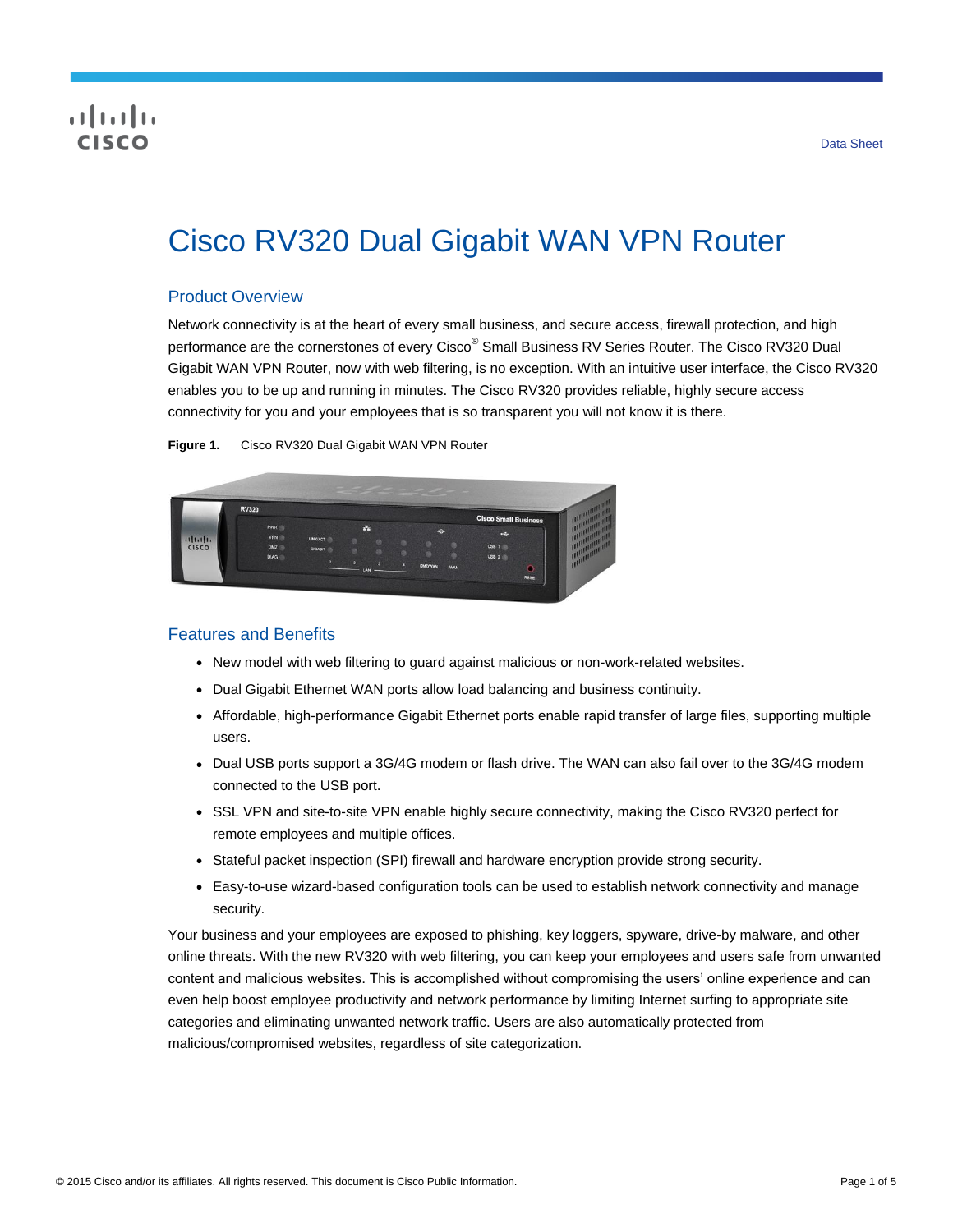The Cisco RV320 Dual Gigabit WAN VPN Router is the choice for any network in which performance, security, reliability, and adaptability top the list of requirements. The Cisco RV320 supports two connections to one service provider, delivering high performance by using load balancing, or to two different providers to deliver business continuity. High-capacity virtual private networks (VPNs) connect multiple offices and enable dozens of employees to access the information they need from any geographic location just as securely as if they were working at your main office.

## Product Specifications

Table 1 lists the product specifications for the Cisco RV320.

| <b>Description</b>                       | <b>Specification</b>                                                                                                                                                                                                                                                                                                            |
|------------------------------------------|---------------------------------------------------------------------------------------------------------------------------------------------------------------------------------------------------------------------------------------------------------------------------------------------------------------------------------|
| <b>Dual WAN</b>                          | • Dual Gigabit Ethernet Ports<br>• Failover<br>• Load balancing                                                                                                                                                                                                                                                                 |
| <b>Standards</b>                         | • 802.3, 802.3u<br>• IPv4 (RFC 791)<br>• IPv6 (RFC 2460)                                                                                                                                                                                                                                                                        |
| <b>WAN connectivity</b>                  | • Dynamic Host Configuration Protocol (DHCP) server, DHCP client, DHCP relay agent<br>• Static IP<br>• Point-to-Point Protocol over Ethernet (PPPoE)<br>• Point-to-Point Tunneling Protocol (PPTP)<br>• Transparent bridge<br>· DNS relay, Dynamic DNS (DynDNS.org, 3322.org), DNS local database<br>$\bullet$ IP <sub>V6</sub> |
| <b>Routing protocols</b>                 | . Routing Information Protocol (RIP) v1 and v2, and RIP for IPv6 (RIPng)<br>• Inter-VLAN routing<br>• Static routing<br>• VLANs supported: 7                                                                                                                                                                                    |
| <b>Network Address Translation (NAT)</b> | • Port Address Translation (PAT)<br>• One-to-one NAT<br>• NAT traversal                                                                                                                                                                                                                                                         |
| <b>Protocol binding</b>                  | Protocols can be bound to a specific WAN port for load-balancing purposes                                                                                                                                                                                                                                                       |
| Network edge (DMZ)                       | • DMZ port<br>• DMZ host                                                                                                                                                                                                                                                                                                        |
| Dual USB 2.0 ports                       | Storage and 3G/4G modem support                                                                                                                                                                                                                                                                                                 |
| <b>Security</b>                          |                                                                                                                                                                                                                                                                                                                                 |
| <b>Firewall</b>                          | • SPI firewall<br>• Denial-of-service (DoS) prevention: ping of death, SYN flood, IP spoofing, WinNuke                                                                                                                                                                                                                          |
| <b>Access rules</b>                      | • Schedule-based access rules<br>• Up to 50 entries                                                                                                                                                                                                                                                                             |
| Port forwarding                          | Up to 30 entries                                                                                                                                                                                                                                                                                                                |
| Port triggering                          | Up to 30 entries                                                                                                                                                                                                                                                                                                                |
| <b>Blocking</b>                          | Java, cookies, ActiveX, HTTP proxy                                                                                                                                                                                                                                                                                              |
| <b>Content filtering</b>                 | Static URL blocking or keyword blocking                                                                                                                                                                                                                                                                                         |
| Secure management                        | • HTTPS web access to device manager<br>• Username/password complexity enforcement                                                                                                                                                                                                                                              |

**Table 1.** Product Specifications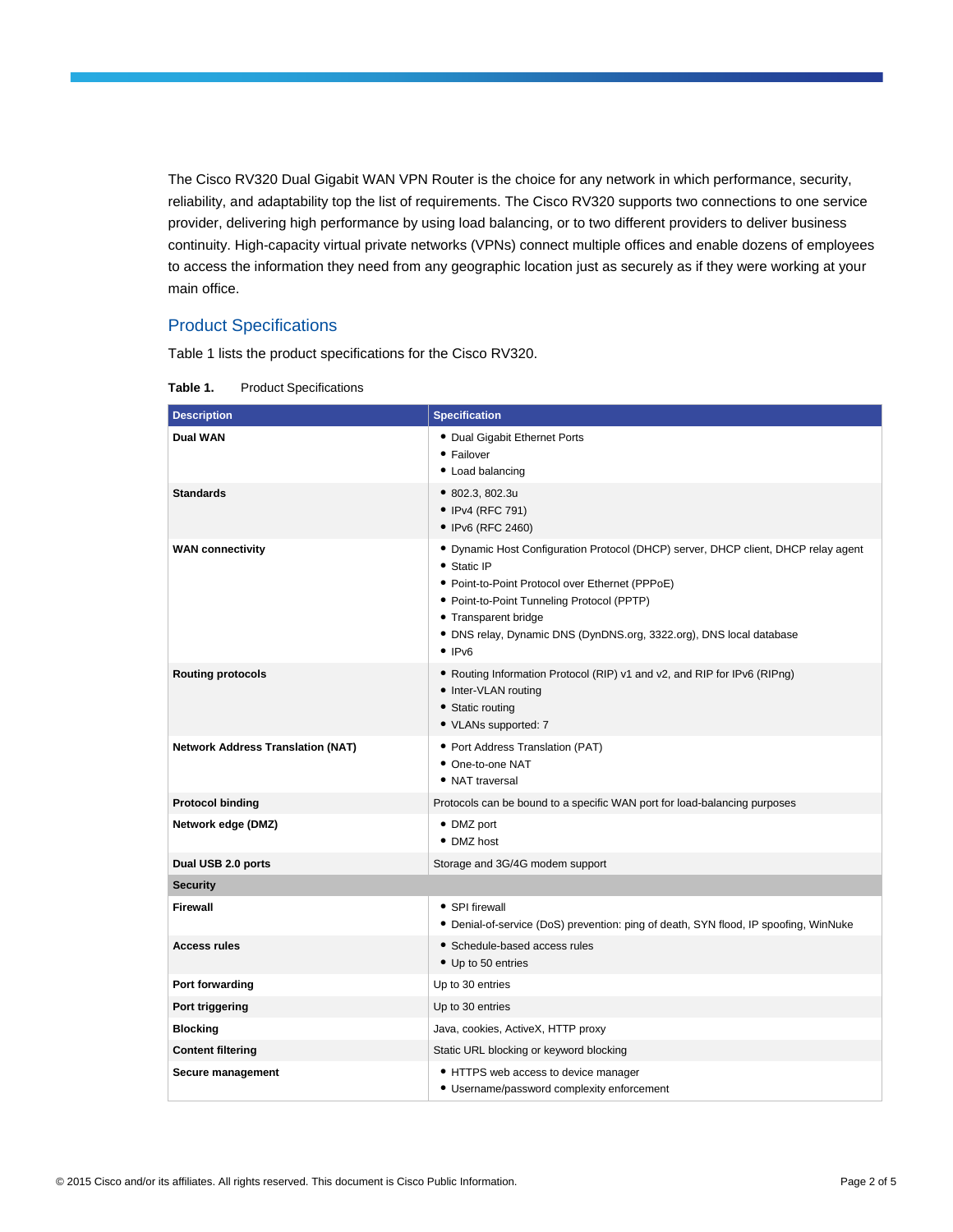| <b>Description</b>              | <b>Specification</b>                                                                                                                                       |
|---------------------------------|------------------------------------------------------------------------------------------------------------------------------------------------------------|
| <b>VLAN</b>                     | 802.1Q VLAN                                                                                                                                                |
|                                 | 7 VLANs supported                                                                                                                                          |
| <b>Web filtering</b>            | Content filtering covering 27+ billion URLs                                                                                                                |
| <b>VPN</b>                      |                                                                                                                                                            |
| IP Security (IPsec)             | • 25 IPsec site-to-site tunnels for branch office connectivity                                                                                             |
|                                 | • 25 IPsec VPN tunnels via Cisco VPN client and third-party clients such as "The<br>GreenBow" for remote- access VPN connectivity                          |
| <b>SSL VPN</b>                  | 10 SSL VPN tunnels for remote client access                                                                                                                |
| <b>PPTP</b>                     | 10 PPTP tunnels for remote access                                                                                                                          |
| Encryption                      | • Data Encryption Standard (DES)<br>• Triple Data Encryption Standard (3DES)<br>• Advanced Encryption Standard (AES) encryption: AES-128, AES-192, AES-256 |
| <b>Authentication</b>           | MD5/SHA1                                                                                                                                                   |
| <b>IPsec NAT traversal</b>      | Supported for gateway-to-gateway and client-to-gateway tunnels                                                                                             |
| VPN pass-through                | PPTP, Layer 2 Tunneling Protocol (L2TP), IPsec                                                                                                             |
| <b>Advanced VPN</b>             | • Dead peer detection (DPD)<br>• Split DNS<br>• VPN backup<br>• Internet Key Exchange (IKE) with certificate                                               |
| <b>Quality of Service (QoS)</b> |                                                                                                                                                            |
| Service-based QoS               | Rate control or priority                                                                                                                                   |
| Rate control                    | Upstream/downstream bandwidth per service                                                                                                                  |
| <b>Prioritization types</b>     | Application-based priority on WAN port                                                                                                                     |
| Priority                        | Services mapped to one of two priority levels                                                                                                              |
| Performance                     |                                                                                                                                                            |
| <b>IPsec VPN throughput</b>     | 100 Mbps                                                                                                                                                   |
| <b>SSL VPN throughput</b>       | 20 Mbps                                                                                                                                                    |
| <b>Concurrent connections</b>   | 20,000                                                                                                                                                     |
| Configuration                   |                                                                                                                                                            |
| Web user interface              | Browser-based device manager (HTTP/HTTPS)                                                                                                                  |
| <b>Management</b>               |                                                                                                                                                            |
| <b>Management protocols</b>     | • Web browser (HTTP/HTTPS)<br>• Simple Network Management Protocol (SNMP) v1, v2c, and v3<br>• Bonjour                                                     |
| <b>Event logging</b>            | • Local log<br>• Syslog<br>• Email alert<br>• Short Message Service (SMS)                                                                                  |
| <b>Upgradability</b>            | • Firmware upgradable through the web browser<br>• Import or export configuration files from or to a USB flash drive                                       |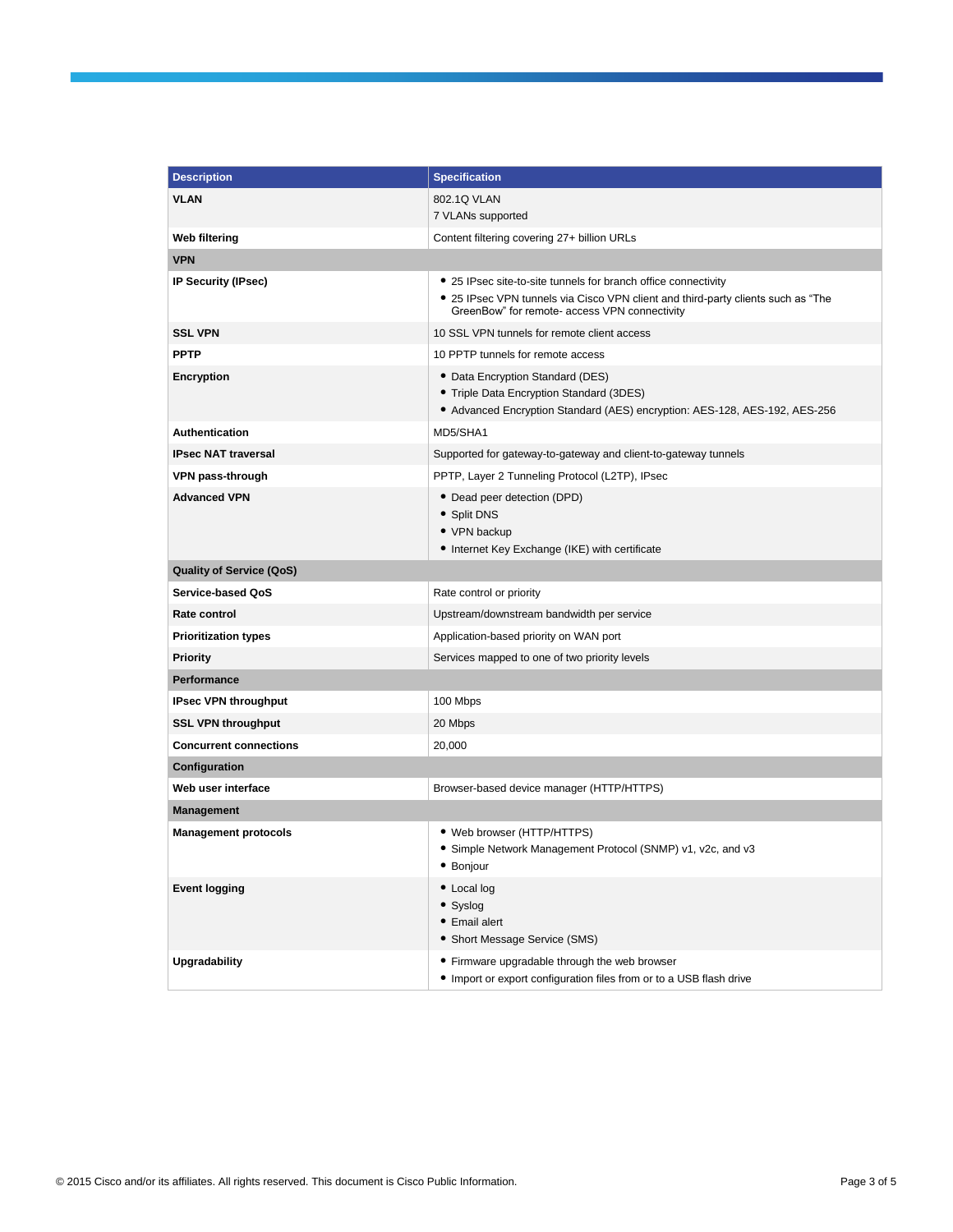#### System Specifications

Table 2 lists the system specifications for the Cisco RV320.

**Table 2.** System Specifications

| <b>Description</b>             | <b>Specification</b>                                                                                                                                                          |
|--------------------------------|-------------------------------------------------------------------------------------------------------------------------------------------------------------------------------|
| Product dimensions (W x H x D) | 206 x 132 x 44 mm (8.1 x 5.2 x 1.7 in)                                                                                                                                        |
| <b>Ports</b>                   | Four 10/100/1000 Gigabit Ethernet RJ-45 ports<br>One 10/100/1000 Gigabit Ethernet RJ-45 Internet (WAN) port<br>One 10/100/1000 Gigabit Ethernet RJ-45 DMZ/Internet (WAN) port |
| Power supply                   | 12V 1.5A                                                                                                                                                                      |
| <b>Certification</b>           | FCC Class B, CE Class B, UL, cUL, CB, CCC, BSMI, KC, Anatel                                                                                                                   |
| <b>Operating temperature</b>   | 0° to 40°C (32° to 104°F)                                                                                                                                                     |
| Storage temperature            | 0° to 70°C (32° to 158°F)                                                                                                                                                     |
| <b>Operating humidity</b>      | 10% to 85% noncondensing                                                                                                                                                      |
| Storage humidity               | 5% to 90% noncondensing                                                                                                                                                       |

#### Warranty Information

Find warranty information on Cisco.com at the **Product Warranties** page.

#### Ordering Information

Help customers understand all the components or parts they need to purchase in order to install and use the product. Table 3 lists ordering information for the Cisco RV320. This section also provides a direct link to the Cisco Ordering Tool and lists part numbers for customer convenience.

To place an order, visit th[e Cisco Ordering Home Page. T](http://www.cisco.com/en/US/ordering/index.shtml)o download software, visit th[e Cisco Software Center.](http://www.cisco.com/public/sw-center/index.shtml)

| Table 3. | Ordering Information |
|----------|----------------------|
|----------|----------------------|

| <b>Product Name</b>              | <b>Part Number</b> |
|----------------------------------|--------------------|
| <b>RV320 Dual WAN VPN Router</b> | RV320-WB-K9-NA     |
| <b>RV320 Dual WAN VPN Router</b> | RV320-WB-K9-G5     |

#### Cisco Limited Lifetime Warranty for Cisco Small Business Products

This Cisco Small Business product comes with a limited lifetime hardware warranty. Product warranty terms and other information applicable to Cisco products are available a[t http://www.cisco.com/go/warranty.](http://www.cisco.com/go/warranty)

#### Cisco Small Business Support Service

This optional service offers affordable, 3-year peace-of-mind coverage. This subscription-based, device-level service helps you protect your investment and derive maximum value from Cisco Small Business products. Delivered by Cisco and backed by your trusted partner, this comprehensive service includes software updates, extended access to the Cisco Small Business Support Center, and expedited hardware replacement, should it be required.